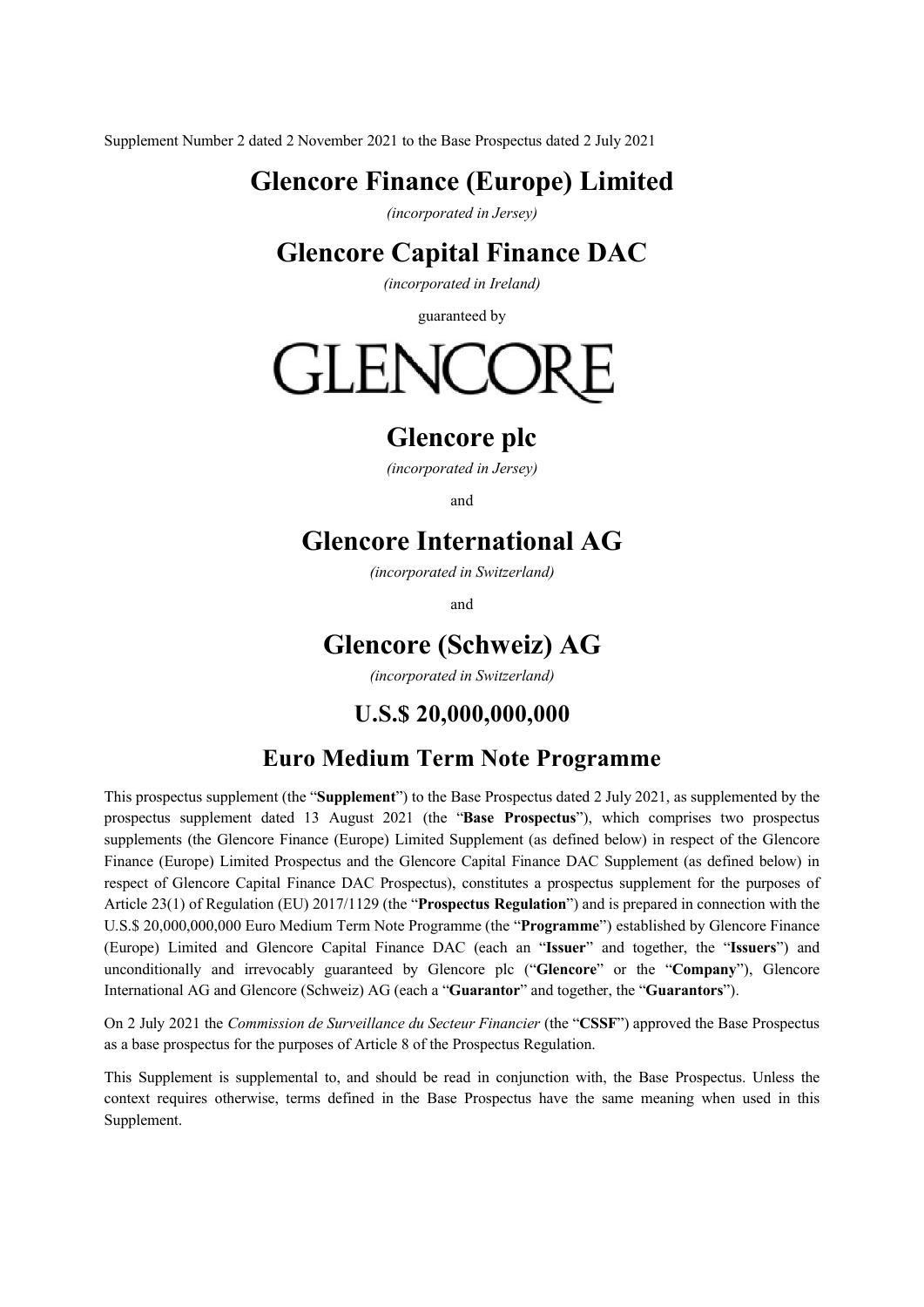To the extent that there is any inconsistency between (a) any statement in this Supplement or any statement incorporated by reference into the Base Prospectus by this Supplement and (b) any other statement in or incorporated by reference in the Base Prospectus, the statements in (a) above will prevail.

Save as disclosed in this Supplement, no other significant new factor, material mistake or material inaccuracy relating to information included in the Base Prospectus has arisen or been noted, as the case may be, since the publication of the Base Prospectus.

The Arranger and the Dealers have not separately verified the information contained in this Supplement. None of the Dealers or the Arranger makes any representations, express or implied, or accepts any responsibility, with respect to the accuracy or completeness of any of the information in this Supplement.

#### **Purpose of this Supplement**

The purpose of this Supplement is (a) to incorporate by reference the Third Quarter 2021 Production Report (as defined below) and (b) to include recent developments to the "Description of the Company and the Group" section.

#### **Third Quarter 2021 Production Report**

On 29 October 2021, Glencore published its Third Quarter 2021 Production Report (the "**Third Quarter 2021 Production Report**"), available at [https://www.glencore.com/dam/jcr:9900b36f-78ae-49f1-aa62-](https://www.glencore.com/dam/jcr:9900b36f-78ae-49f1-aa62-69abaf137e4f/GLEN_2021-Q3_ProductionReport.pdf) [69abaf137e4f/GLEN\\_2021-Q3\\_ProductionReport.pdf.](https://www.glencore.com/dam/jcr:9900b36f-78ae-49f1-aa62-69abaf137e4f/GLEN_2021-Q3_ProductionReport.pdf) A copy of the Third Quarter 2021 Production Report has been filed with the CSSF for the purposes of Articles 19 and 23 of the Prospectus Regulation and, by virtue of this Supplement, the entirety of the Third Quarter 2021 Production Report is incorporated by reference in, and forms part of, the Base Prospectus. The section entitled "Information Incorporated by Reference" on page 42 of the Base Prospectus shall be amended accordingly.

This Supplement and any document incorporated by reference herein will be available on the website of the Luxembourg Stock Exchange [\(www.bourse.lu\)](http://www.bourse.lu/). To the extent that any information or document incorporated by reference itself incorporates any information or document by reference, either expressly or impliedly, such information or document will not form part of this Supplement for the purposes of the Prospectus Regulation. The information or documents that are not incorporated by reference are either not relevant for an investor or are otherwise covered elsewhere in the Base Prospectus.

#### **Recent Developments**

The following sentence shall be added to page 106 of the Base Prospectus at the end of the paragraph beginning "The Group demands high environmental performance and standards …" within the section entitled "Description of the Company and the Group – Overview":

"The Group has also introduced a short-term target of reducing its total emissions by 15 per cent. by 2026 compared to 2019 levels."

The following paragraphs shall be added to page 109 of the Base Prospectus as new paragraphs within the section entitled "Description of the Company and the Group – Strategy – Recent Developments":

#### *"Management and governance changes*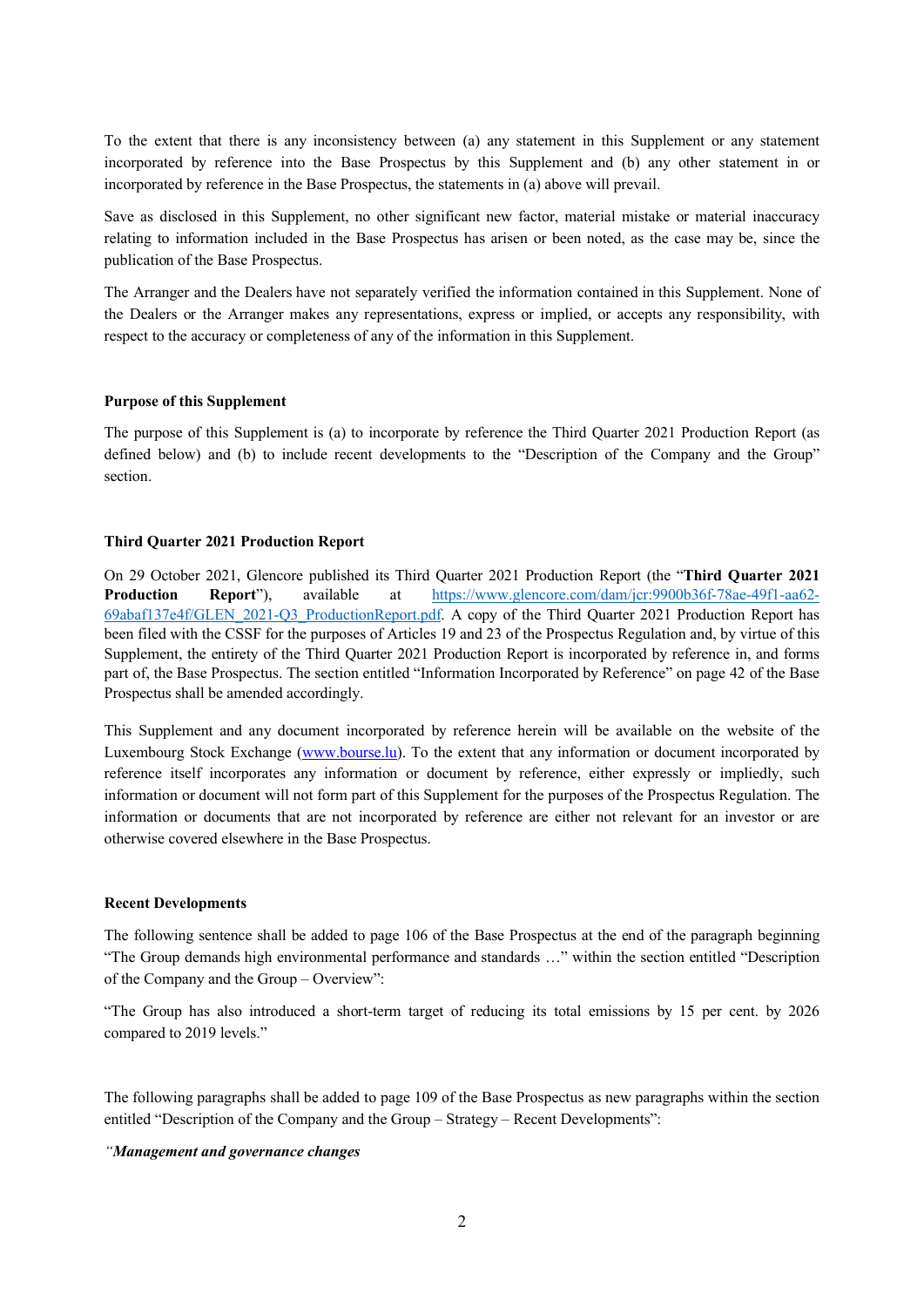On 15 September 2021, David Wormsley was appointed as an Independent Non-Executive Director.

#### *Disposal of oil assets in Chad*

The Group has reached an agreement with Perenco S.A. for Perenco to acquire the Group's Chad upstream oil assets through the acquisition by Perenco of 100 per cent. of the shares in PetroChad (Mangara) Limited, Glencore Exploration (DOB/DOI) Limited and PetroChad Transportation Company Limited, being the Glencore companies which hold interests in the DOB/DOI Production Sharing Contract, the Badila, Mangara and Krim exclusive exploitation authorisations and the related infrastructure. The transaction is subject to certain conditions precedent, including the approval of the Chad Government."

The third paragraph on page 131 of the Base Prospectus beginning "Assessing climate change-related risks is part of the Group's risk management …" within the section entitled "Description of the Company and the Group – Health and safety, environment, community and human rights – Environmental impact" shall be deleted and replaced with the following:

"Assessing climate change-related risks is part of the Group's risk management and strategy development processes. Effective and strategic management of climate change-related risks and opportunities across all aspects of its business is vital to its continued ability to operate. The Group integrates risk management throughout its business using a structured risk management process that establishes a common methodology for identifying, assessing, treating and monitoring risks. In 2020, the Group conducted assessments of physical and regulatory risks to its operations as well as the mitigating actions, detailed in the Climate Report 2020: Pathway to net zero. The Group targets a 50 per cent. reduction of its total (Scope 1, 2 and 3) emissions by 2035 compared to a 2019 baseline and targets achieving net-zero emissions by 2050. The Group has also introduced a short-term target of total emissions by 15 per cent. by 2026 compared to 2019 levels. The Group plans to achieve this by limiting its coal production, investing in the growth of production volumes for commodities essential to the energy and mobility transition, supporting deployment of low emission technologies, contributing to the circular economy and working in partnership with customers and supply chain to promote greater use of low-carbon metals."

| <b>Name</b>         | Age | Role                               |
|---------------------|-----|------------------------------------|
| Kalidas Madhavpeddi | 66  | Non-Executive Chairman             |
| Gary Nagle          | 46  | <b>CEO</b>                         |
| Martin Gilbert      | 66  | Senior Independent Director        |
| Cynthia Carroll     | 64  | Independent Non-Executive Director |
| Gill Marcus         | 72  | Independent Non-Executive Director |
| Patrice Merrin      | 73  | Independent Non-Executive Director |
| Peter Coates AO     | 75  | Non-Executive Director             |
| David Wormsley      | 61  | Independent Non-Executive Director |

The list of the Board of Directors on page 138 of the Base Prospectus within the section entitled "Description of the Company and the Group – Management – Board of Directors" shall be deleted and replaced with the following: